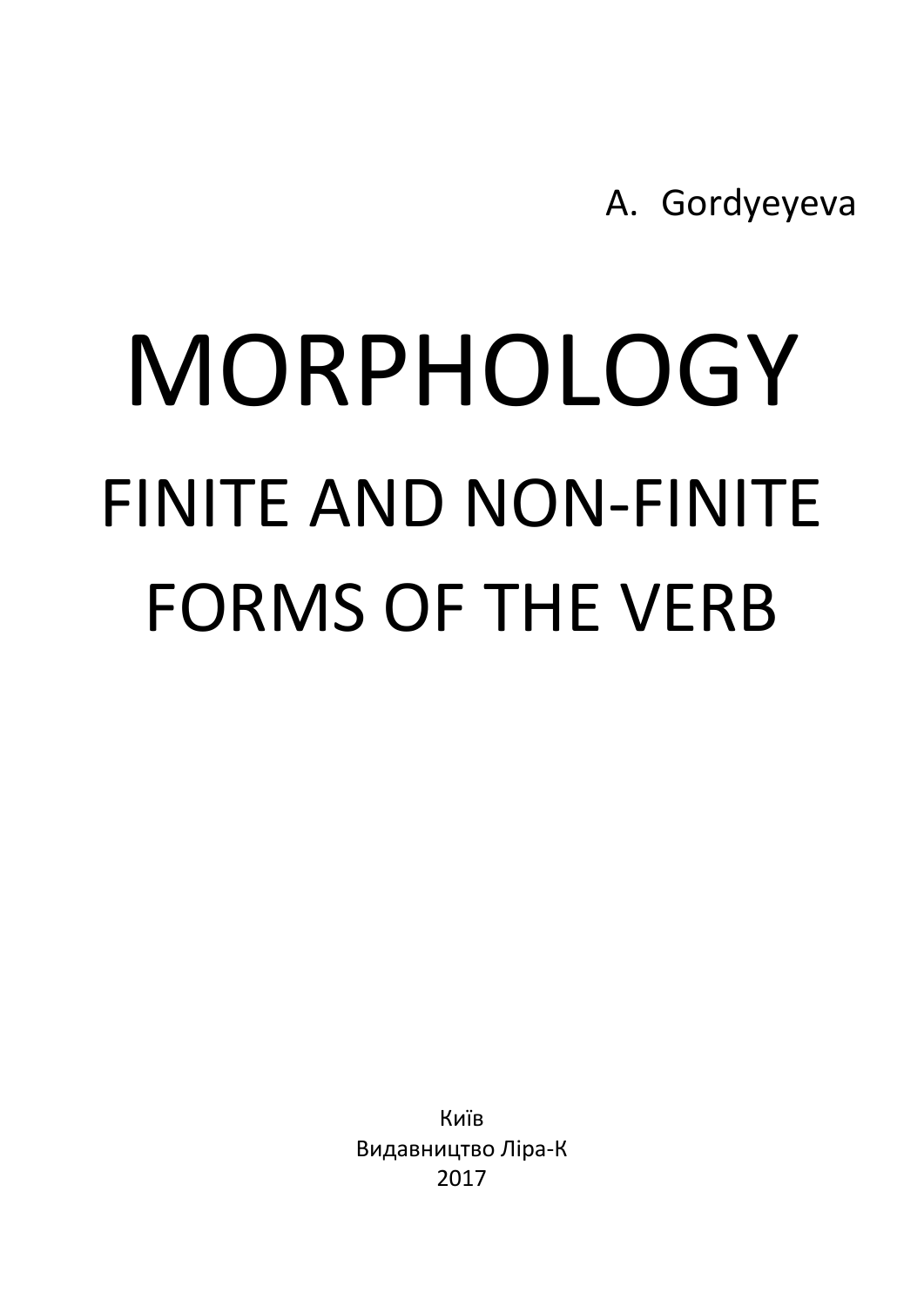# **УДК 811.111'366(075.8) Г 68**

### **Рецензенти:**

*Т.Д. Тхоржевська*, доктор пед. наук, професор; *П.О. Бех*, кандидат пед. наук, професор; *Л.П. Науменко*, кандидат філ. наук, доцент.

# **Гордєєва А.Й.**

**Г 68 Morphology**. Finite and Non-Finite Forms of the Verb (Морфологія. Особові та неособові форми дієслова) : посібник. – Київ : Видавництво Ліра-К, 2017. – 184 с.

## **ISBN 978-617-7320-99-8**

Посібник з граматики англійської мови створено з метою навчити студентів-філологів уживати особові та неособові форми дієслова та предикативні конструкції в усному та писемному англійському мовленні. Він складається з п'яти частин та п'яти додатків і містить необхідний *теоретичний* і *практичний* матеріал для формування граматичної компетентності майбутніх філологів.

Книга може використовуватися викладачами або вчителями інших закладів освіти при вивченні особових та неособових форм англійського дієслова.

## **УДК 811.111'366(075.8)**

© Видавництво Ліра-К, 2017

**ISBN 978-617-7320-99-8** © Гордєєва А.Й., 2017